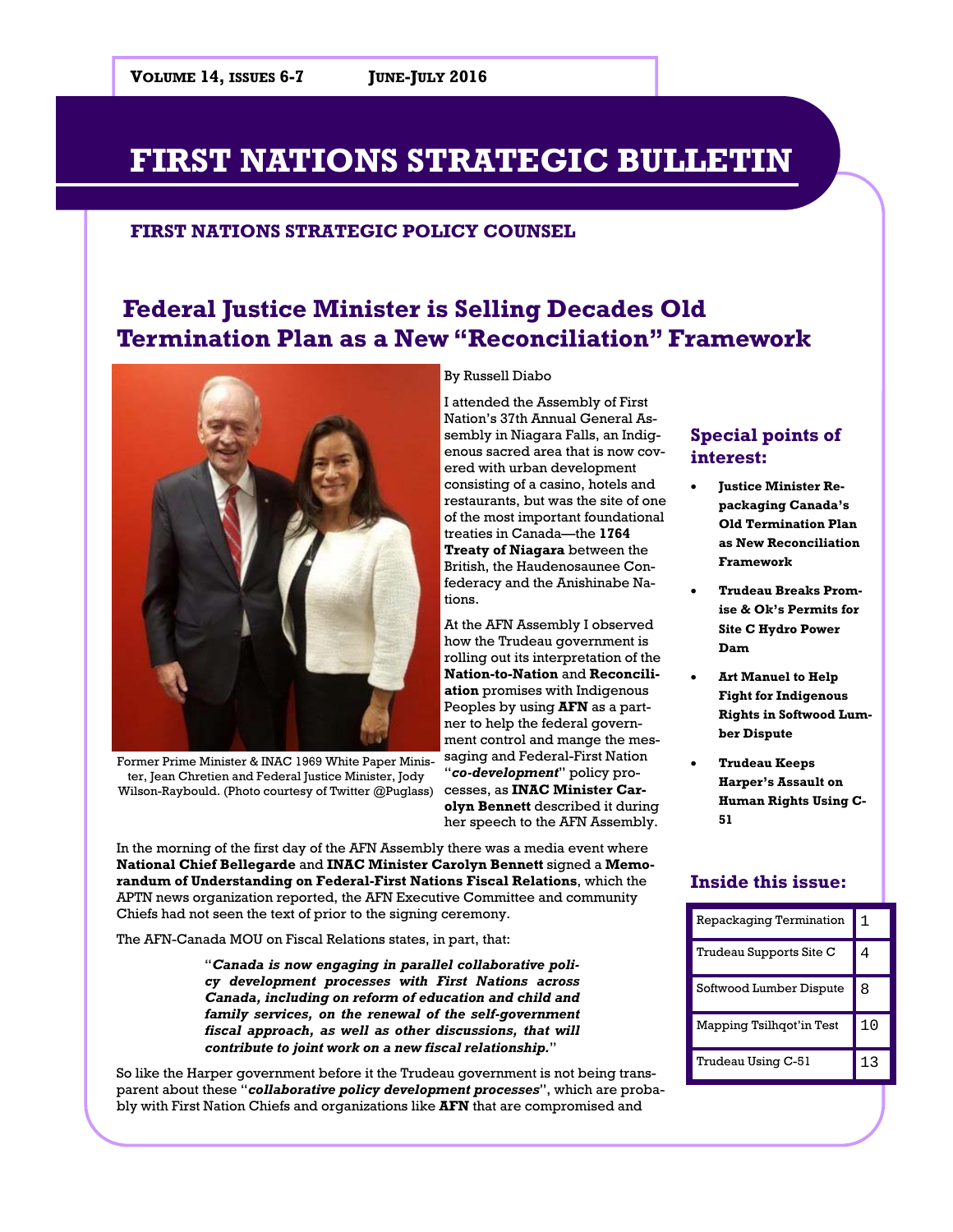**Page 2** 



AFN NC Bellegarde & IN-AC Minister Bennett sign MOU on Fiscal Relations. (Photo courtesy of APTN)

"Minister

Bennett seems to be the lead Minister for the Trudeau government for First Nation programs and services, particularly for social development while Minister Wilson-Raybould seems to be the lead federal Minister on First Nations Inherent, Aboriginal and Treaty rights"



Justin Trudeau & Jody Wilson -Raybould.

## **'Jody Selling Termination' continued from page 1**

coopted by the one sided terms and conditions of federal funding agreements.

Minister Bennett seems to be the lead Minister for the Trudeau government for First Nation programs and services, particularly for social development while Minister Wilson-Raybould seems to be the lead federal Minister on First Nations Inherent, Aboriginal and Treaty rights.

So on the first day of the AFN Assembly, prior to the **MOU** signing, it was the **Justice Minister Jody Wilson-Raybould** who during her address to the Chiefs told them that she is a "*proud Indigenous person as well as a proud Canadian*" as she also informed the Chiefsin-Assembly that "*adopting the UNDRIP as being Canadian law are unworkable and, respectfully, a political distraction to undertaking the hard work required to actually implement it.*"

Minister Wilson-Raybould went on to say:

"*the way the UNDRIP will get implemented in Canada will be through a mixture of legislation, policy and action initiated and taken by Indigenous Nations themselves. Ultimately, the UNDRIP will be articulated through the constitutional framework of section 35.*"

"*This includes mechanisms to negotiate modern treaties under new mandates as well as other constructive arrangements that will provide a clear and predictable path for Indigenous peoples and governments for the exercise of decisionmaking and governance. It means supporting Nation building in the context of historic treaties and, where there are no treaties, respecting the proper title-holders. It means creating new mechanisms to facilitate self-government beyond the Indian Act band.*"

Allow me to decode what the Minister is saying, which is, the Trudeau government will continue to seek final agreements limiting and restricting section 35 constitutional rights with First Nations under the federal policy negotiation framework of land claims (comprehensive & specific) and Jean Chretien's 1995 municipal self-government policy.

These federal termination policies have their genesis in the **1969 White Paper on Indian Policy** issued under the Liberal government of **Pierre Elliot Trudeau** with **Jean Chretien** as the then Minister of Indian Affairs, who later became Prime Minister from 1993 until 2003, where he was able to advance the **1969 White Paper** assimilationist/termination tenets through legislation and policy.

**Jean Chretien's** termination efforts were followed by **Paul Martin's** brief tenure as Liberal Prime Minister from 2003-2006, who was long on process but short on results when it came to Federal-First Nation policy. The ill fated **2005 Kelowna Accord** being a prime example.

The Harper decade (2006-2015) accelerated the previous Liberal First Nations Termination Plan using the federal land claims and self-government negotiation policy framework resulting in some First Nations compromising their constitutional rights in Final Agreements with Canada.

In preparation for the 2015 federal election, **Justin Trudeau** with the help of strategists likely including Indigenous Liberal Candidates, the Liberal Aboriginal Commission and communication specialists—issued a progressive sounding Indigenous Policy Platform to counter the **NDP's** electoral platform in wooing Indigenous voters and public support from progressive Canadians.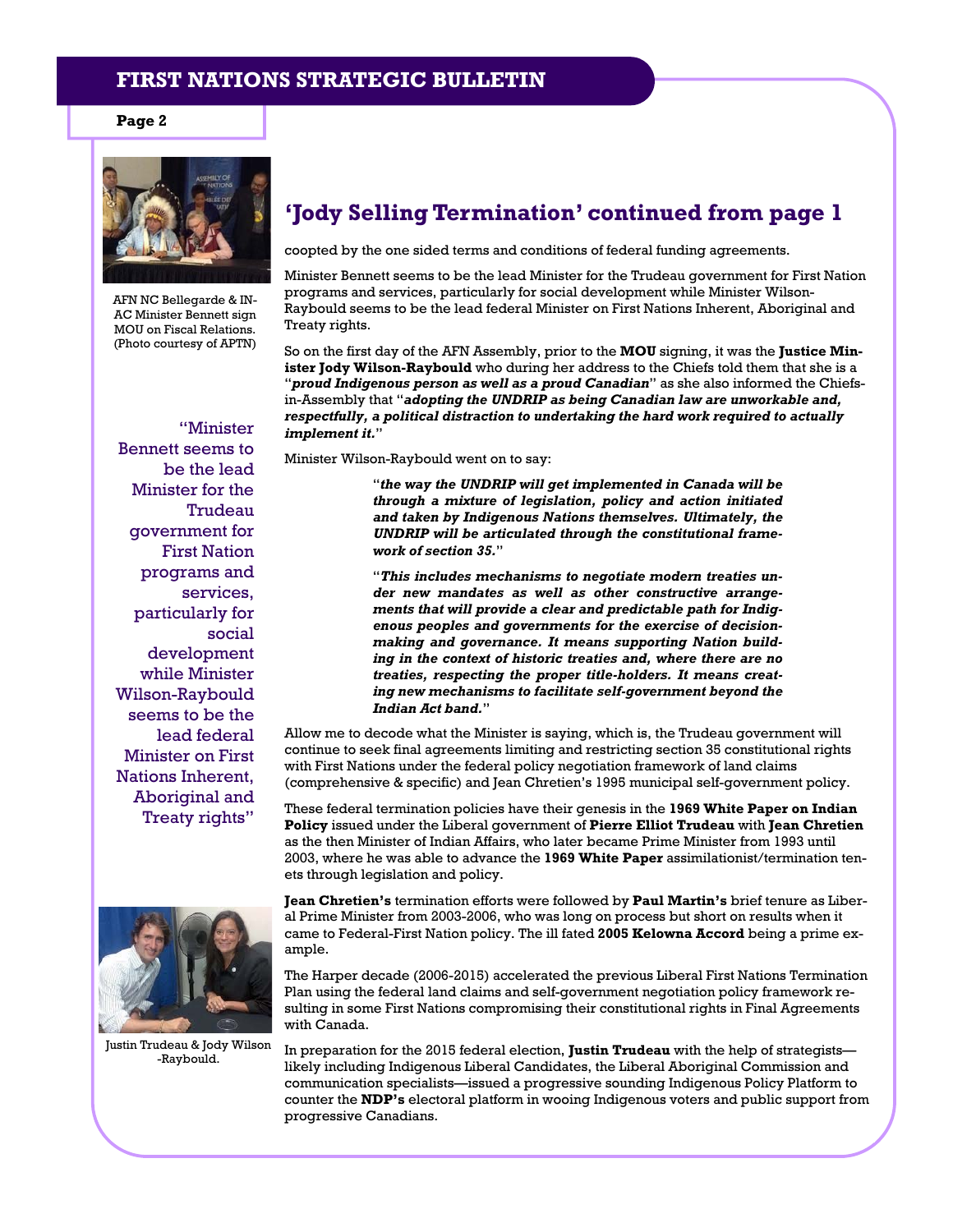**Page 3** 

# **'Jody Selling Termination' conclusion from page 2**

Now, with the results of the federal election giving the Liberal's a majority government facing a significant Conservative opposition, the Trudeau government—with the help of federal bureaucrats like the **Clerk of the Privy Council, Michael Wernick**—has apparently decided to interpret their Indigenous platform promises narrowly by trying to tinker with the long-standing federal termination based land claims and self-government policies while focusing on First Nations' social and economic conditions through federal programs and services. Albeit by back ending most of the federal spending until after the next federal election as evidenced by **Budget 2016** and publicly pointed out by **Cindy Blackstock**.

The **AFN**, particularly **National Chief Perry Bellegarde**, figures prominently into the Trudeau government's post-election strategy to control and manage community level First Nation Chiefs and Peoples' and their demands for "*real change*".

During the AFN Assembly, federal Ministers' were handled by AFN National Chief and Executive Committee members to avoid having to be accountable for their remarks to First Nation Community Chiefs and members at the AFN Assembly.

No questions from Chiefs were provided for in the AFN plenary session after both Minister Bennett and Wilson-Raybould spoke on the first day even after Wilson-Raybould told the Chiefs **UNDRIP** was "*unworkable*" as federal legislation, a position **NDP M.P. Romeo Saganash** strongly disagrees with.

As the recent debate on the new assisted dying law shows the Trudeau government will also be relying on the Liberal "*Indigenous Caucus*" to help implement the Liberal's Termination aka "*Reconciliation*" Plan, several of them have very tenuous—even questionable—ties to being "*Indigenous*" persons. It seems the Liberal definition of an "*Indigenous*" person is self-identification, which is problematic for many reasons.

In any case, watch as Prime Minister Trudeau, Minister Wilson-Raybould, federal Ministers and the Liberal "*Indigenous*" Caucus make public pronouncements on Indigenous policy. You will need to drill down to see what is really going on in terms of policy and law, including international law.

The Indigenous right of self-determination, the right to land and treaty rights, are all matters of international law and cannot be contained within Canada as "*existing aboriginal and treaty rights*" within section 35 of Canada's constitution, but this is exactly what the Trudeau government is attempting to do as Justice Minister Wilson-Raybould said in her speech to the Chiefs.

Indigenous Peoples' need to counter the Trudeau government's attempts to keep Indigenous People's as a domestic policy issue by taking their matters outside of Canada to the international level, meaning the United Nations and beyond!

#### **[Reprinted from Kahnawake Newspaper Iorì:wase Vol. 4 Issue 15]**



**L to R:** INAC Minister Carolyn Bennett, Justice Minister Jody Wilson- Leclair) Raybould & AFN National Chief Perry Bellegarde. (Photo by R. Diabo)



Romeo Saganash, NDP M.P. Abitibi-Baie-James-Nunavik-Eeyou, Critic for Intergovernmental Aboriginal Affairs

"The AFN, particularly National Chief Perry Bellegarde, figures prominently into the Trudeau government's post-election strategy to control and manage community level First Nation Chiefs and Peoples' and their demands for "real change"



**L to R:** Michael Wernick, Clerk-PCO, Perry Bellegarde, AFN-NC, Ottawa, Feb. 5, 2016. (Photo by Dale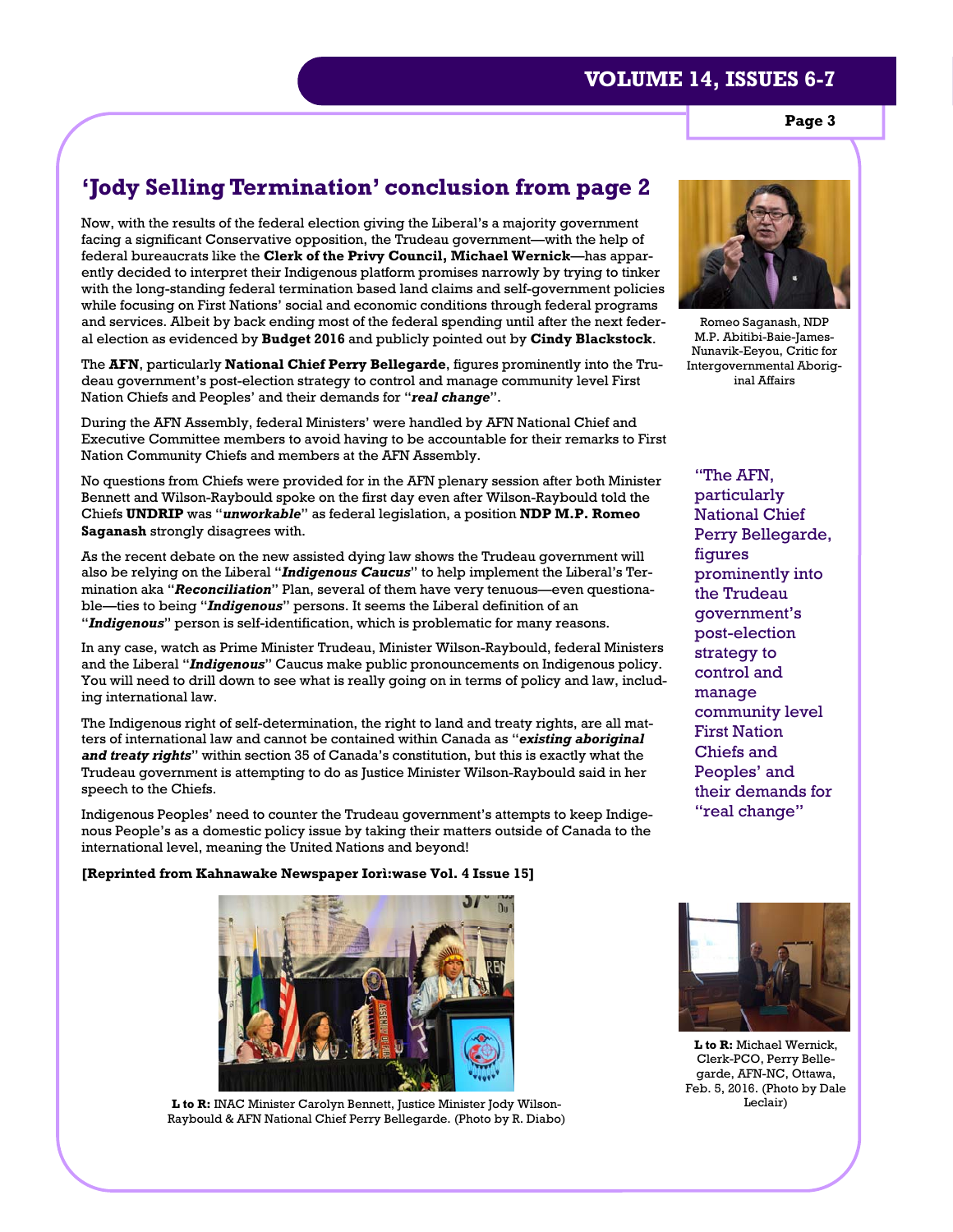#### **Page 4**



The Mackenzie River Basin

"These permits suggest very strongly that, at least these ministries, if not Trudeau's entire cabinet, are unwilling to engage in reconciliation with indigenous peoples"

# **Trudeau Just Broke His Promise to Canada's First Nations**



By Emma Gilchrist • Friday, July 29, 2016 - 13:42, DESMOGCANADA

Justin Trudeau's government has quietly issued its first batch of permits for the Site C dam — allowing construction to move forward on the \$8.8 billion BC Hydro project despite ongoing legal challenges by two First Nations.

The federal-provincial review panel's report on Site C found the 1,100 megawatt dam will result in significant and irreversible adverse impacts on Treaty 8 First Nations.

Image: Caleb Behn via Zack Embree and Fractured Land

Caleb Behn, who is from West Moberly First Nation, one of the nations taking the federal government to court, says Trudeau has broken his promise.

"It's 19th century technology being permitted with 19th century thinking and I expected more from the Trudeau government," he said. "These permits were our last best hope to resolve this."

"These permits suggest very strongly that, at least these ministries, if not Trudeau's entire cabinet, are unwilling to engage in reconciliation with indigenous peoples. I thought this country could be more."

Charlie Angus, MP for Timmins-James Bay and NDP critic for Indigenous and Northern Affairs, echoed those sentiments.

Tweet: "I think this was a real test of the Trudeau government and they failed the test," Angus said.

"The Liberals seem to be thinking that if they say the right things, it's somehow the same as doing the right things."

Trudeau has emphasized building a new relationship with indigenous peoples since taking office in October. He included the following paragraph in every ministerial mandate letter:

"No relationship is more important to me and to Canada than the one with Indigenous Peoples. It is time for a renewed, nation-to-nation relationship with Indigenous Peoples, based on recognition of rights, respect, co-operation, and partnership."

But with the issuing of the Site C permits, doubts have been cast on that promise.

"We hear from all the key ministers about the nation-to-nation relationship and then they rubber stamp and go ahead with all the big projects," Angus said.

For Behn, who was the subject of a documentary called Fractured Land last year, the sense of disappointment was palpable.

"What do they care about a backwater in northern B.C. that only has 40,000 voters?" he asked. Tweet: "If you spent \$9 billion on solar panels, geothermal … you wouldn't have to run roughshod over indigenous rights."

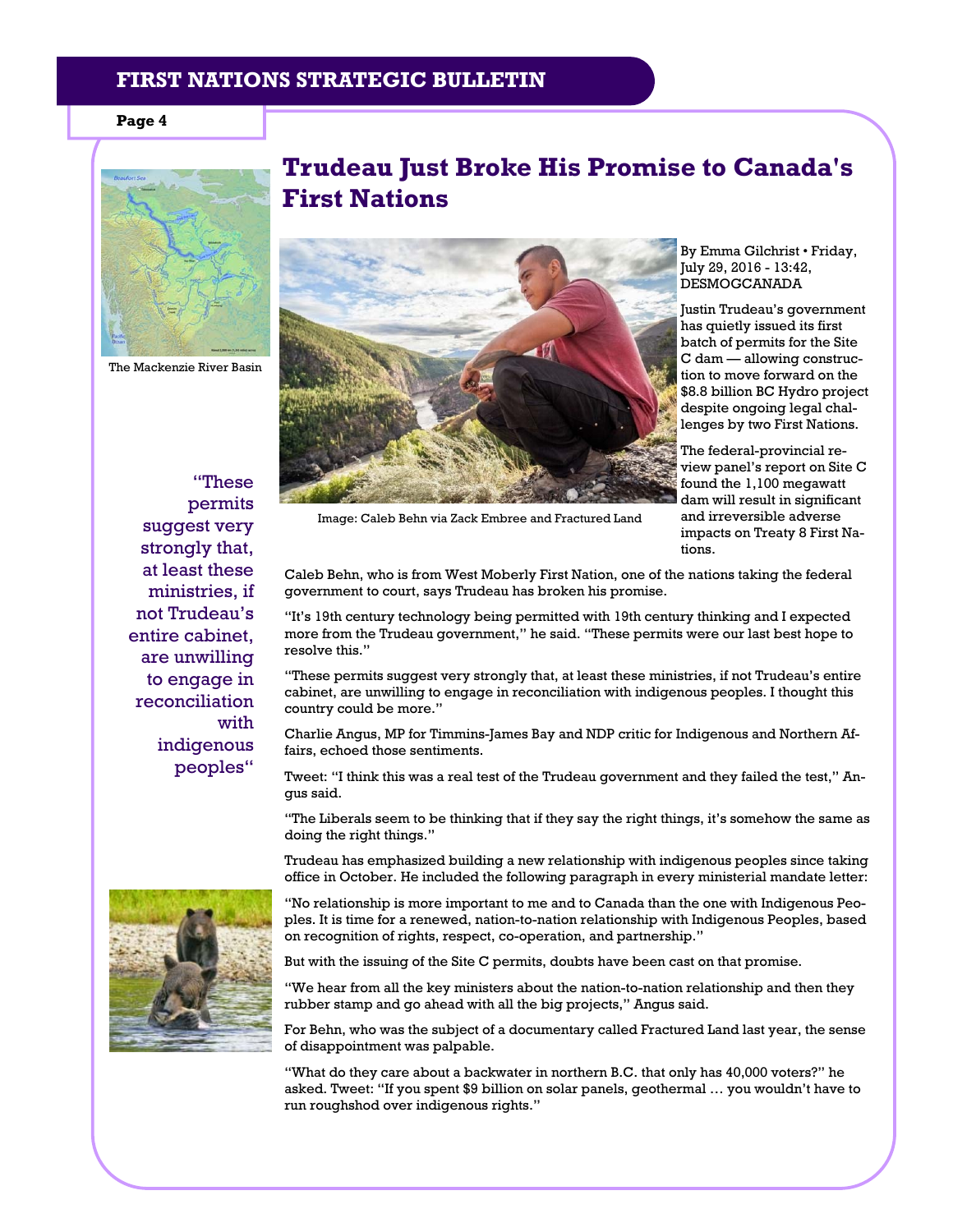**Page 5** 

# **'Broken Promise' continued from page 4**

#### **Liberals Ignore Calls to Delay Permits**

The permits allow BC Hydro to block the flow of the Peace River and disrupt fisheries, activities that require federal permission. Until now, the Liberal government hadn't issued any permits for the dam (the only federal permits issued were doled out during the last election by former prime minister Stephen Harper).

The Site C dam will flood more than 100 kilometres of river valley and impact 13,000 hectares of agricultural land — including flooding 3,800 hectares of farmland in the Agricultural Land Reserve, an area nearly twice the size of the city of Victoria. Groups ranging from Amnesty International to the David Suzuki Foundation to the Royal Society of Canada have called on Trudeau to halt construction of the dam.

"The people of Treaty 8 have said no to Site C. Any government that is truly committed to reconciliation with indigenous peoples, to respecting human rights and to promoting truly clean energy must listen," stated a letter sent to the federal government in February.

Federal Green Party leader Elizabeth May called Site C the "litmus test" for the federal government's commitment to a new relationship with indigenous peoples.

Tweet: "It is agonizing to witness the starting gun for a race between bulldozers and justice," May said in a statement in which she expressed "deep disappointment" with the federal government.

The Royal Society of Canada described the Site C Joint Review Panel report as the strongest and most negative review to be ignored by government.

In its report, the panel wrote that it couldn't conclude that the power from Site C was needed on the schedule presented, adding: "Justification must rest on an unambiguous need for the power and analyses showing its financial costs being sufficiently attractive as to make tolerable the bearing of substantial environmental, social and other costs."

The panel recommended the project be reviewed by the B.C. Utilities Commission — however, the B.C. and federal governments approved the dam without further review.

#### **Was Government Consultation Adequate?**

West Moberly First Nation and Prophet River First Nation will appear in a federal court in Montreal in September to fight their case.

"Sitting down and consulting with the provincial and federal government is a waste of time," said Chief Roland Willson of West Moberly First Nation. "The only option we have is to challenge them in court."

The Department of Fisheries and Oceans responded to DeSmog Canada's request for comment on the issuing of Site C permits with the following statement:

"For the past seven months, DFO has consulted potentially affected Indigenous groups on the department's review of BC Hydro's application for authorization for the main civil construction works. In particular, DFO contacted the Prophet River and West Moberly First Nations, along with ten other potentially affected indigenous groups. DFO officials have made significant efforts to provide opportunities for input, including a July 18 face-to-face meeting between Minister LeBlanc and West Moberly First Nations Chief Roland Willson and Prophet River First Nation Chief Lynette Tsakoza.

DFO will continue to engage with Indigenous groups that have raised concerns about the project to ensure that their concerns continue to be heard and taken into account."

Willson told DeSmog Canada the July 18th meeting marked the first time in six years that his nation has met with an official federal decision-maker on the Site C file.

"We met in Vancouver for about an hour. They sat there and took their notes and shook



Contractors excavate soil to prepare for Site C construction.

"The people of Treaty 8 have said no to Site C. Any government that is truly committed to reconciliation with indigenous peoples, to respecting human rights and to promoting truly clean energy must listen"



Chief Roland Willson, West Moberly First Nations.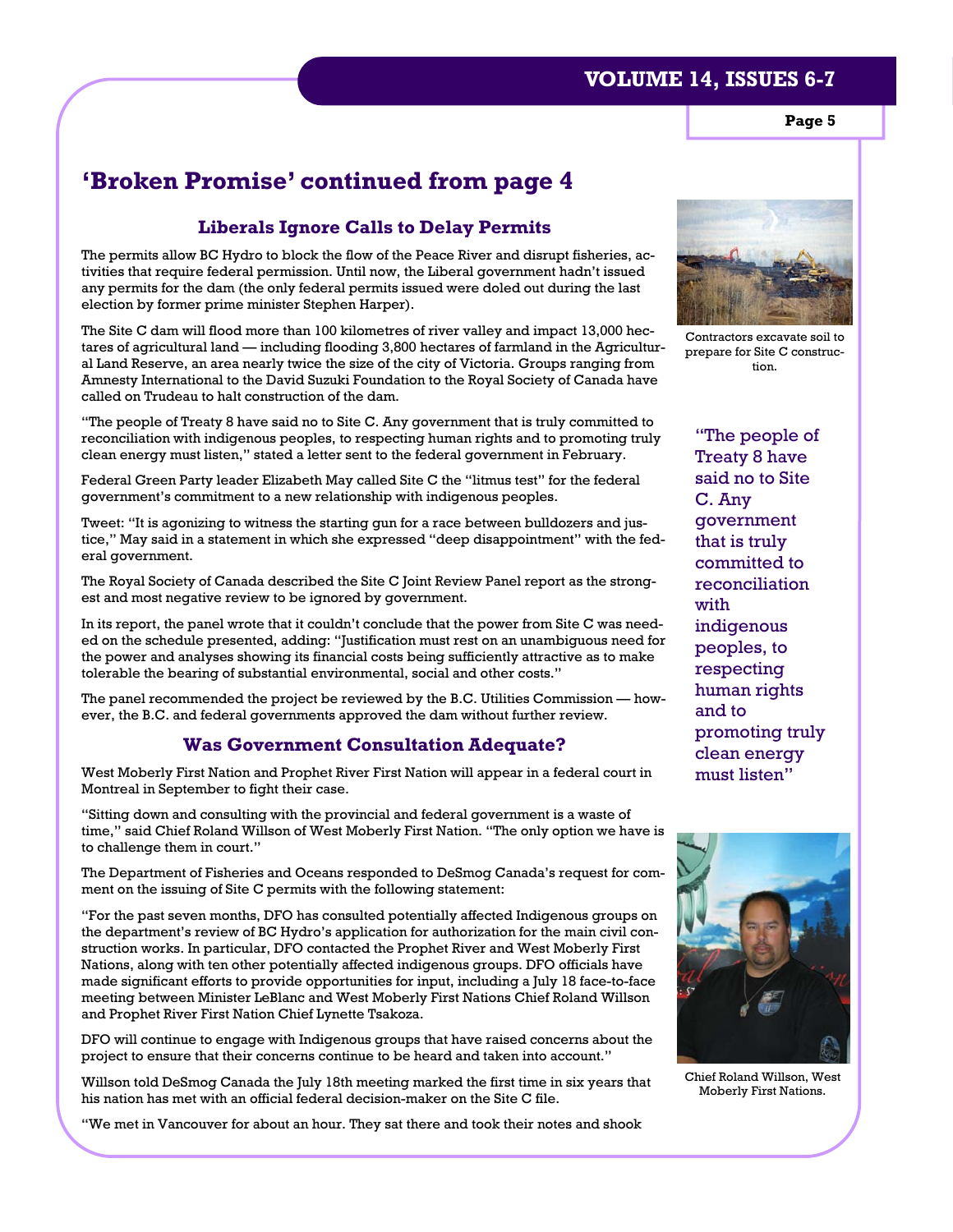**Page 6** 

"This Liberal government is no different than the previous Harper

government. They're just sneaky. At least with Harper they were upfront about it"

their heads in disbelief and then hopped on a plane back to Ottawa," Willson said.

"That whole process was to check the box. They haven't responded to any one of our concerns. If we don't go, they get to check the box beside the other box saying that we refuse to consult with them. There's no box anywhere that says 'this was meaningful.' The only box is did we show up or didn't we."

**'Broken Promise' continued from page 5** 

Willson said the Liberals have forgotten their election promises.

Tweet: "This Liberal government is no different than the previous Harper government. They're just sneaky. At least with Harper they were upfront about it."

Democracy group LeadNow has launched a phone action across Canada to encourage citizens to "flood the phone lines before they flood the Peace Valley." They are asking Canadians to call their MPs and let them know it is unacceptable for Trudeau to issue permits while there's an outstanding First Nations legal challenge about the Site C dam. RAVEN Trust is also raising funds to support the First Nations legal challenge.

#### **Enbridge Northern Gateway Pipeline Overturned Due to Lack of Consultation**

Recently, the Federal Court of Appeal ruled that the federal government failed to meet even a basic standard of First Nations consultation on another controversial B.C. proposal — the Enbridge Northern Gateway pipeline.

With that ruling, the approval of the pipeline was overturned.

"The inadequacies — more than just a handful and more than mere imperfections — left entire subjects of central interest to the affected First Nations, sometimes subjects affecting their subsistence and well-being, entirely ignored," the judges wrote in their ruling.

"Many impacts of the project — some identified in the Report of the Joint Review Panel, some not — were left undisclosed, undiscussed and unconsidered."

The question of whether there has been adequate consultation ultimately rests with the courts — but if the Site C dam approval is overturned, a whole lot of public money will be at risk.

#### **Muskrat Falls Boondoggle 'Almost Identical' to Site C**

We need look no further than the Muskrat Falls debacle in Newfoundland to learn what happens when provinces embark on mega-dam projects without a proven need for the power.

The 824-megawatt Muskrat Falls hydro project now under construction on the Lower Churchill has nearly doubled in cost since first beginning construction (from \$6.2 billion to \$11.4 billion).

Stan Marshall, the CEO of Nalcor, Newfoundland's provincial power corporation, has called the project a "boondoggle."

"It was a gamble and it's gone against us," he told reporters last month.

By 2022, the domestic rate for power in the province is expected to nearly double. For the average homeowner, Nalcor estimates this could mean an extra \$150 per month in power costs.

"The generation and transmission project was much too large than was necessary to meet the energy requirements of the province," he said.

"The original capital cost analysis, estimates and schedule was very aggressive and overly optimistic and just didn't account for many of the risks that were known, or should've been known, at the time."

Muskrat Falls went ahead without review by Newfoundland's Public Utilities Board and in



Muskrat Falls Hydro Power Project Under Construction.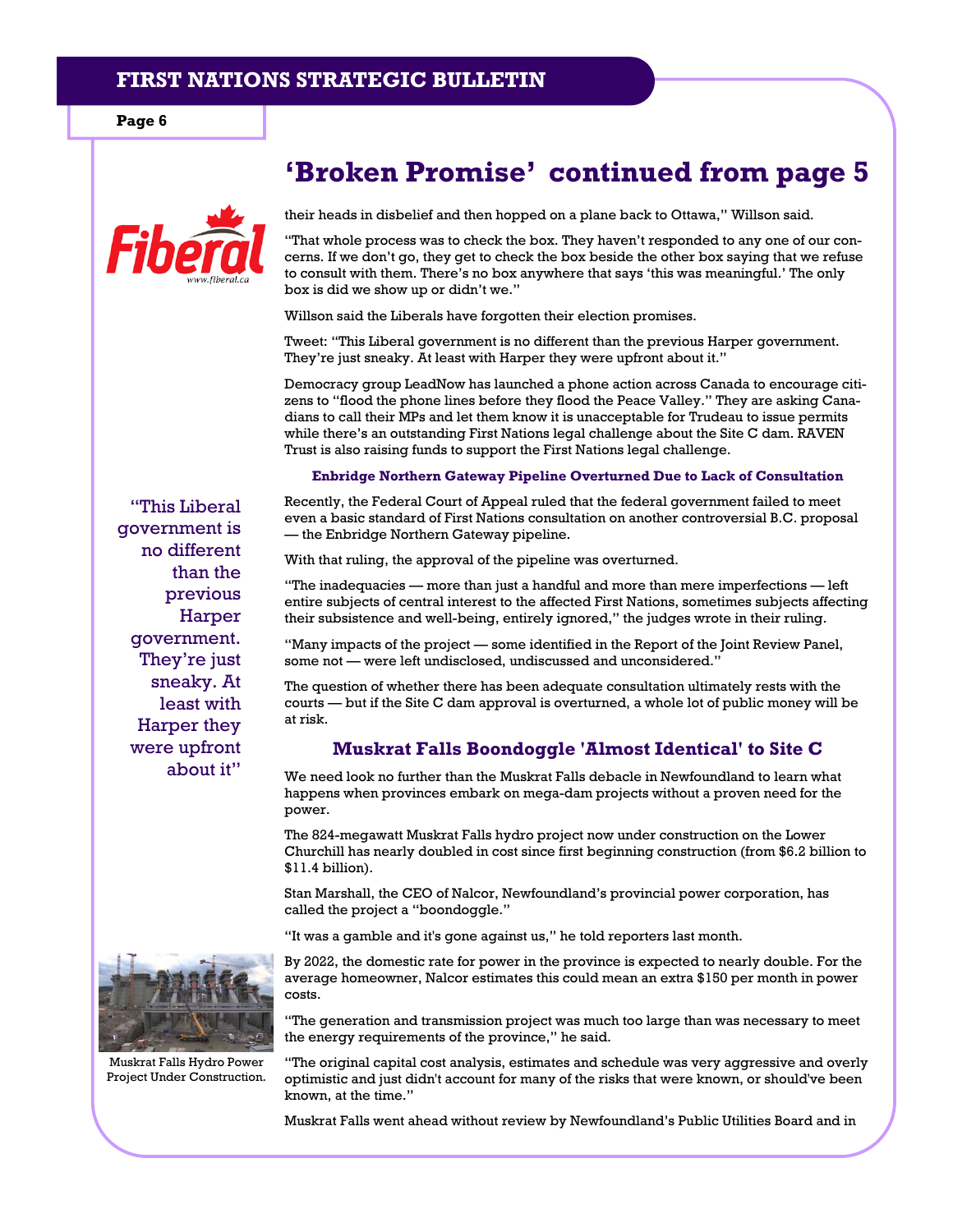**Page 7** 

# **'Broken Promise' conclusion from page 6**

defiance of the advice of the joint federal-provincial review panel.

Sound familiar?

"It's almost an identical case," Marc Eliesen, former CEO of BC Hydro, told DeSmog Canada.

"It's clear even more so as each day goes by that there really is no business case for Site C, especially with Hydro's own electricity demand decreasing significantly."

BC Hydro's recent annual report shows that demand projections were off by nearly half a Site C dam last year.

### **Can The Site C Dam Be Stopped?**

With the federal permits in place and B.C. Premier Christy Clark vowing to get the dam "past the point of no return" before the next election, the big question is: can Site C still be stopped?

Eliesen points to examples from other provinces where projects have been halted mid-way.

For instance, in the 1970s, Manitoba Hydro began to build a dam on the Nelson River called the Limestone generating station. After 2.5 years of construction, it became apparent that the long-term power forecasts had changed and construction was suspended.

"They stopped, not withstanding construction for 2.5 years on a generation station that was larger than Site C," Eliesen said.

"Can you postpone, can you suspend, can you cancel Site C? Basically the experience in other jurisdictions shows that you can if the end result shows that the cost to the ratepayer will be more than if you postpone or suspend."

The Limestone project resumed seven years later in 1985 once a major export contract was negotiated with Minnesota. Eliesen was chairman of Manitoba Hydro at the time.

"If you want to export the power, you have to make sure it's exported on a firm power demand basis," Eliesen said. "Any firm power deal would have to be made in advance on any decision to construct something in British Columbia. It would be folly to think otherwise."

Selling power at the interruptable rate (often five to six times lower than the firm rate) means you don't cover the true cost of service.

"You're going to lose your shirt on it," Eliesen says. "You're going to sell power at a price that is less than it cost to create it."

#### **[Reprinted from DESMOGCANADA: http://www.desmog.ca/2016/07/29/trudeau-just-broke-his-promisecanada-s-first-nations]**



A schematic of the Site C Hydro Power Project. [Source: Ecogamut]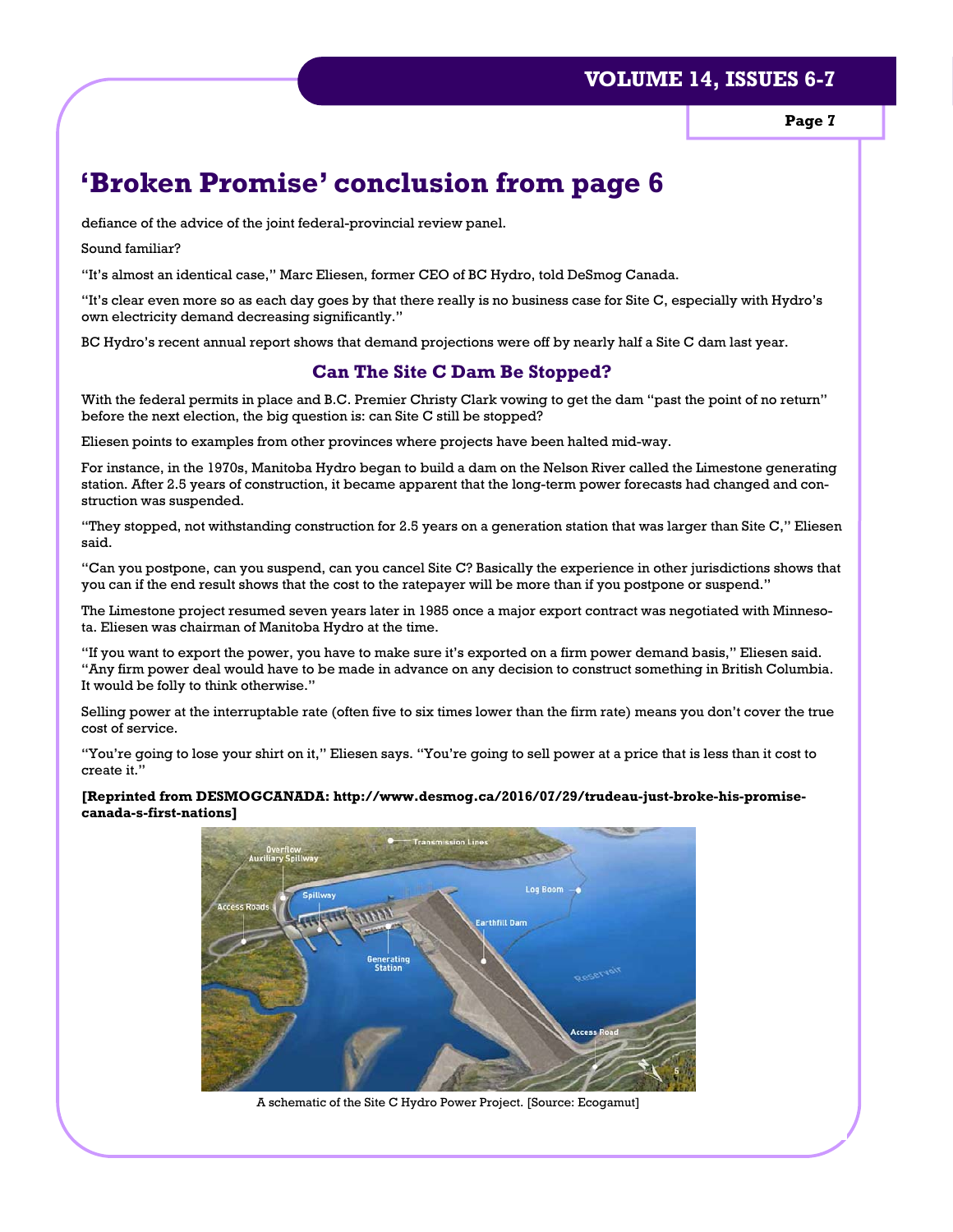**Page 8** 



Arthur Manuel, Spokesperson, Indigenous Network on Economies & Trade and author of **Unsettling Canada: A National Wake-Up Call**

"Canada only wants to share our resources at their discretion through welfare programs and not based on our Aboriginal and Treaty Rights"



# **Canada-US Softwood Lumber Dispute and Indigenous Rights**

By Arthur Manuel

(July 30, 2016 Secwepemc Territory) Canada exported \$5.9 billion dollars in 2015 and \$5.5 billion dollars worth of softwood lumber in 2014 to the United States. British Columbia exported approximately \$2.5 billion dollars worth of softwood lumber to the United States in 2013. The American small mill owners accuse Canada of subsidizing these exports by charging less than free market stumpage rates. They base this on Canadian softwood lumber sells at less than what American mill owners can sell their softwood lumber for in the US market. All this softwood lumber comes from our traditional territories and it is our people who suffer because clear-cutting seriously impacts our culture.

Canada and the United States government dealt with this subsidy under a negotiated "*Softwood Lumber Agreement*" (**SLA**), which started in 2006 and terminated last October 2015. When the **SLA** ended Canada and the USA decide to take a year to re-negotiate another **SLA**. But this effort is going to fail. This will mean we will once again be engaged in another **Canada USA Softwood Lumber Dispute**. During the last Softwood Lumber Dispute the **Interior Alliance** (Secwepemc, Okanagan, Sta'at'imc and Nlaka'pamux Nations), the **Nishnawbe Aski Nation**, the **Grand Council Treaty No. 3** and the **Indigenous Network on Economies and Trade** (**INET**) jointly made several amicus curiae submissions to the **World Trade Organization** (**WTO**) and the **Bi-Panel of the North American Free Trade Agreement** (**NAFTA**).

The purpose of these submissions was to inform the **WTO** and **NAFTA** that Canada's policy to **NOT** recognize Aboriginal and Treaty Rights is subsidy to the Canadian forest industry. These amicus curiae submissions were accepted by the **WTO** and **NAFTA**. This is significant simply because the **WTO** and **NAFTA** do not like accepting non-governmental amicus Curiae submissions and secondly these were the first amicus curiae submissions made by Indigenous Peoples. The **WTO** and **NAFTA** by accepting these submissions agreed that Indigenous nations do have a substantive proprietary right in our trees and that if they are not dealt with could be an international trade subsidy. Nothing transpired from those decisions because Canada and the USA actually entered into that **2006 Softwood Lumber Agreement**. That **SLA** did not deal with the subsidies but merely set a quota for Canadian lumber exported into the USA. It did not deal with that non-recognition of Aboriginal and Treaty Rights as a trade subsidy.

The small and large mill owners in the United States are organized under the "*US Lumber Coalition*" that is committed to stop Canada from selling subsidized softwood lumber in the USA. The **US Lumber Coalition** has been fighting this cause since 1985. They are now pressing the US government to impose a countervailing duties on Canadian lumber in October 2016 when the year period to re-negotiate a new **SLA** ends. It is more than likely Canada will respond by going to the **WTO** and **NAFTA** to determine if the action taken by the USA is valid under trade law. We need to get involved in this fight because Indigenous Peoples are responsible for the trees. Canada claims the trees before the international trade bodies but we actually say we own the trees under our Aboriginal and Treaty Rights.

Canada got really angry at the **Interior Alliance** when the **WTO** and **NAFTA** accepted our submissions because they like having 100% control over the wealth created by our trees. Canada only wants to share our resources at their discretion through welfare programs and not based on our Aboriginal and Treaty Rights. It is important to point out that the current Canadian softwood lumber negotiating team from **Global Affairs Canada** (formerly **External Affairs**) had a conference call with some Indigenous leaders from BC. From that conference call **Grand Chief Ed John** drafted up a resolution instructing the **AFN** to join Canada's softwood lumber negotiating team. That compromise to join Canada's softwood lumber team was removed along with other changes and **Ed John's** resolution was passed. In addition to that **Chief Ryan Day** from the **Bonaparte Indian Band** made another resolution asking the **AFN** to support the ongoing work the **Interior Alliance** regarding the **Can-**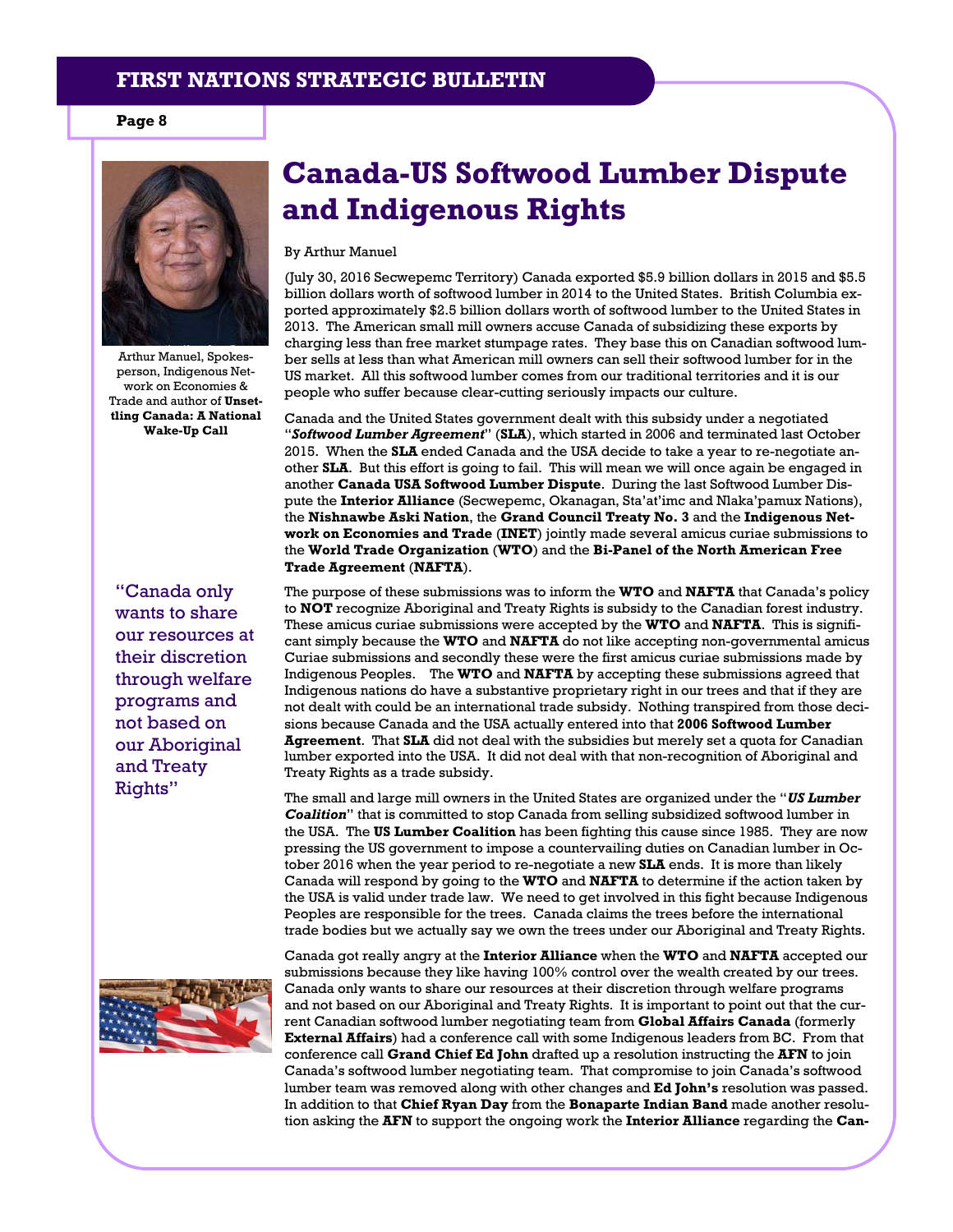**Page 9** 

# **'Lumber Dispute' conclusion from page 8**

#### **ada USA softwood lumber dispute**.

Indigenous Peoples from north of the Medicine Line need to ally with our tribes south of the Medicine Line to fight to benefit more from the trees from our territory. The last softwood lumber dispute really hurt a lot of the tribal mill owners. It is by jointly lobbying for our proprietary rights in Washington DC will we be able to put outside pressure on Canada to recognize our ownership of our trees. Last time **INET** spent many weeks lobbying in Washington DC. I remember the first time I lobbied in Washington DC I was told that I was lobbying in the wrong capital and I should be in Ottawa. It really was not until the **WTO** and **NAFTA** accepted our amicus curiae submissions did the USA really take us seriously. Building on what we created in 2000 – 2006 is very important and we will make it even more difficult for Canada to continue to ignore and deny our Aboriginal and Treaty Rights on the ground.

It was the work done last time on the **Canada USA softwood lumber dispute** that caused **Global Affairs Canada** to want to entrap BC Indigenous leaders in the Canada negotiating team. It is also why the province has been working on resource revenue sharing with Indigenous Bands so it can say that Indigenous Peoples are getting paid for their Aboriginal and Treaty Rights. The real problem with that argument is that the formulas used are not based on our Aboriginal and Treaty Rights but on formulas that are based on the province having full jurisdiction over our trees. These problems have to be brought up with our Native American Tribes and the US government when we lobby in Washington D.C.

If Canada is not willing to recognize our rights on the ground then we may have to call for international boycott of Canadian forest products. Canada is exporting \$5.9 billion dollars worth of our trees to the United States. We are excluded from benefiting from this money under Canada's subsidy policy to not recognize our Aboriginal and Treaty right on the ground. We need to meet with **Home Depot** and other major buyers of Canada softwood lumber and advise them of the **WTO** and **NAFTA** decisions. We need to ask them to stop buying stolen lumber from Canada. We could advise them that we could take legal action against them if they continue to buy stolen lumber from Canada. We need to learn to defend our proprietary rights or we will be short changed like we have up to now by Canada and the forest industry.

It is no longer adequate to say we own our trees in our Band Hall. We need to say that in Washington DC. We need to say it because we believe it. The future of our grandchildren depends on our courage and our thoughtfulness. This international initiative actually emanated from the logging off the reserve, that **Neskonlith Band** did in 1999 when I was the elected Chief.



"If Canada is not willing to recognize our rights on the ground then we may have to call for international boycott of Canadian forest products"



Arthur Manuel lobbying in 2003 on the Canada USA softwood lumber Agreement negotiating team. dispute in Washington, DC, with Deputy Grand Chief Raymond Ferris from the Nishnawbe Aski Nation from northern Ontario.



Grand Chief Ed John, Member First Nations Summit Task Group wanted to be on Canada's Softwood Lumber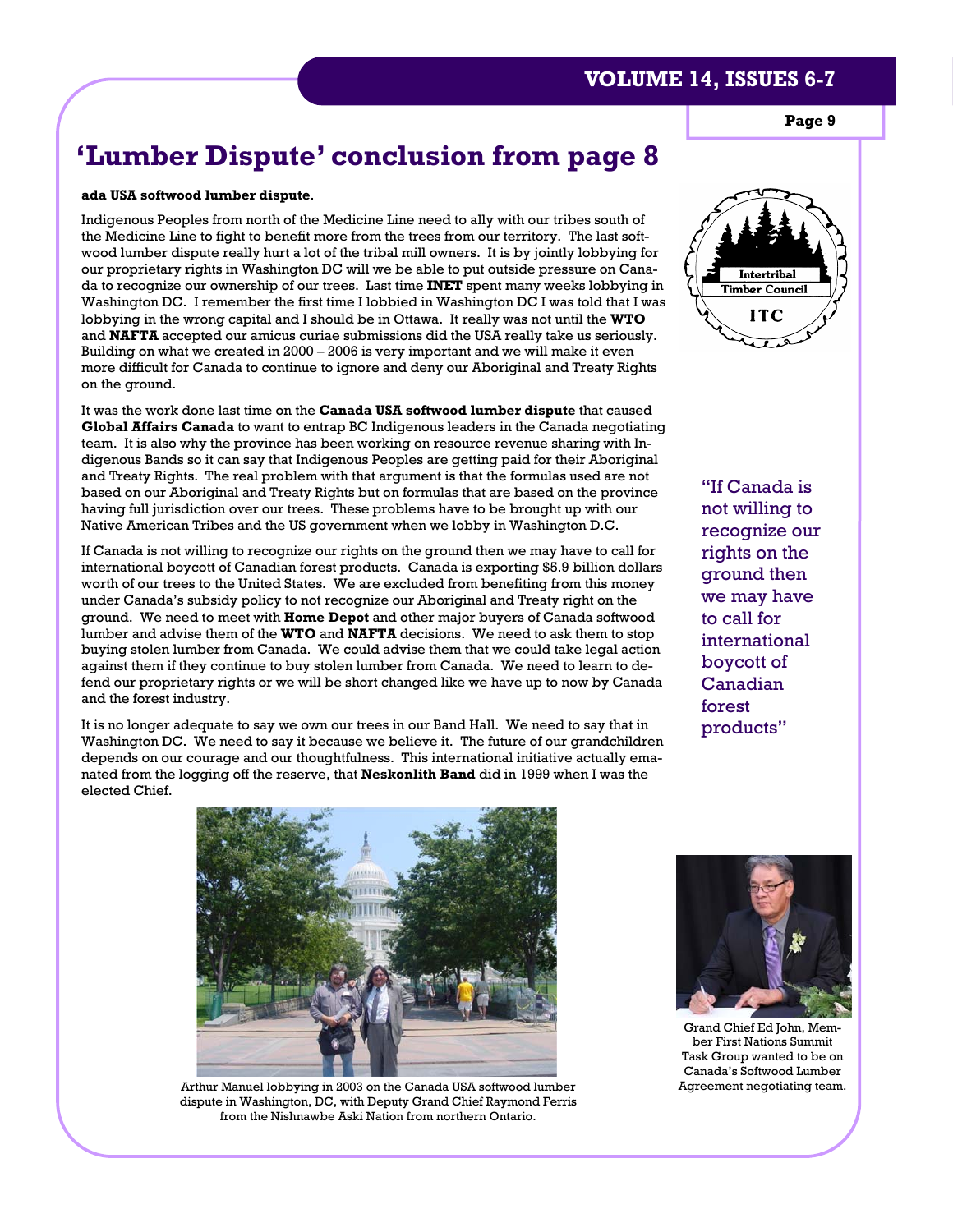**Page 10** 



# *Mapping the "Sufficient, Continuous and Exclusive" Tests From the Tsilhqot'in Decision*

By David Carruthers, BES, MSc, MCIP, RPP

It's been over a year since the Supreme Court of Canada's unanimous ruling on the **Tsilhqot'in Case**. When I read the decision, the words of **Chief Justice Beverley McLachlin** jumped off the page. In describing the test for Aboriginal title, she stated that it [occupation] "*must be sufficient; continuous (where present occupation is relied on); and it must be exclusive*" (para 25). As a land use planner and cartographer, these words were read as a challenge.

Thinking about the communities where I work, many of whom are in the comprehensive claims process, I wondered what research products would be needed to meet these three tests. Once this research was assembled, could we reach a reconciliation of title and avoid the Crown's policy of extinguishment?

I've been working for almost 20 years on Aboriginal land management issues with a wide range of experts throughout Canada, on various pieces of land claims research. But I haven't come across a single published study that outlines the must-have shopping list of research products to help in title determination.

I recently spoke with a mentor of mine, **Dr. Doug Elias**, and asked him specifically about this. He had a lot to say on the topic. **Dr. Elias**, **retired professor in the Faculty of Management at the University of Lethbridge, Alberta**, has worked on Aboriginal title issues across Canada since the late 1960's.

**Elias** told me that the three tests have been around since the 1980's when the **Baker Lake ruling** was decided. But the research needed to meet these tests has been quickly evolving. He published a paper on the topic for the **Ontario Model Forests** in 2002 – which served as a good primer to get me started. It's a bit outdated, but certainly worth the read (need to click on the "*click here to view*" link on their site).

In our conversation, **Elias** first advised me not to oversimplify the onerous task in meeting these tests. "*A mountain of research is needed*", he said. This, despite **Chief Justice McEachern** in **Delgamuukw** cautioning that "*there are limits to how much evidence a party may adduce, and a trial must always be confined within reasonable limits.*" **Elias** noted that research needs to be tailored to each community on a case-by-case basis. But there are some overarching or core research pieces that should be quite common between cases. And many research products can be used to address more than one of the three tests. Here's a summary and a few notes for each:

#### **1. Use and Occupancy Study**

A good use and occupancy study might be one of the most important pieces of research to address the three tests. These studies carefully map out where harvesting of plants and animals take place, where there are habitations and fixed cultural sites and where trapping and cultural activities occur within a harvester's living-memory. When done well, these studies demonstrate, in a very defensible way, where and how the land is being used. A great resource for these studies is **Living Proof** by **Terry Tobias**. These studies can also be tweaked to incorporate a time element to capture frequency of use (how often, when, etc.), and changing patterns of use over time, which may prove helpful in dealing with the sufficiency test. But mapping intensity and change of use can be expensive and a very complex undertaking. See for example the **Subsistence Mapping of Nuiqsut, Kaktovik and Barrow study** for what might be involved in designing a study to document subsistence patterns and measuring changes in those patterns over time.

#### **2. Harvest Study**

While a use and occupancy study demonstrates where and how the land is being used, a harvest study answers the question, how much is being used? In simple terms, these studies track seasonal harvesting amounts on a house-by-house basis and convert pounds of meat, berries, firewood, etc. into current market values. Of all the studies, the harvest study might prove to

"research needs to be tailored to each community on a case-bycase basis. But there are some overarching or core research pieces that should be quite common between cases"



Russell Diabo, Research Director, Adams Lake-Neskonlith Traditional Use Study with the research outputs: Interviewer Notebooks, Casette Tapes and Maps. Circa 1998.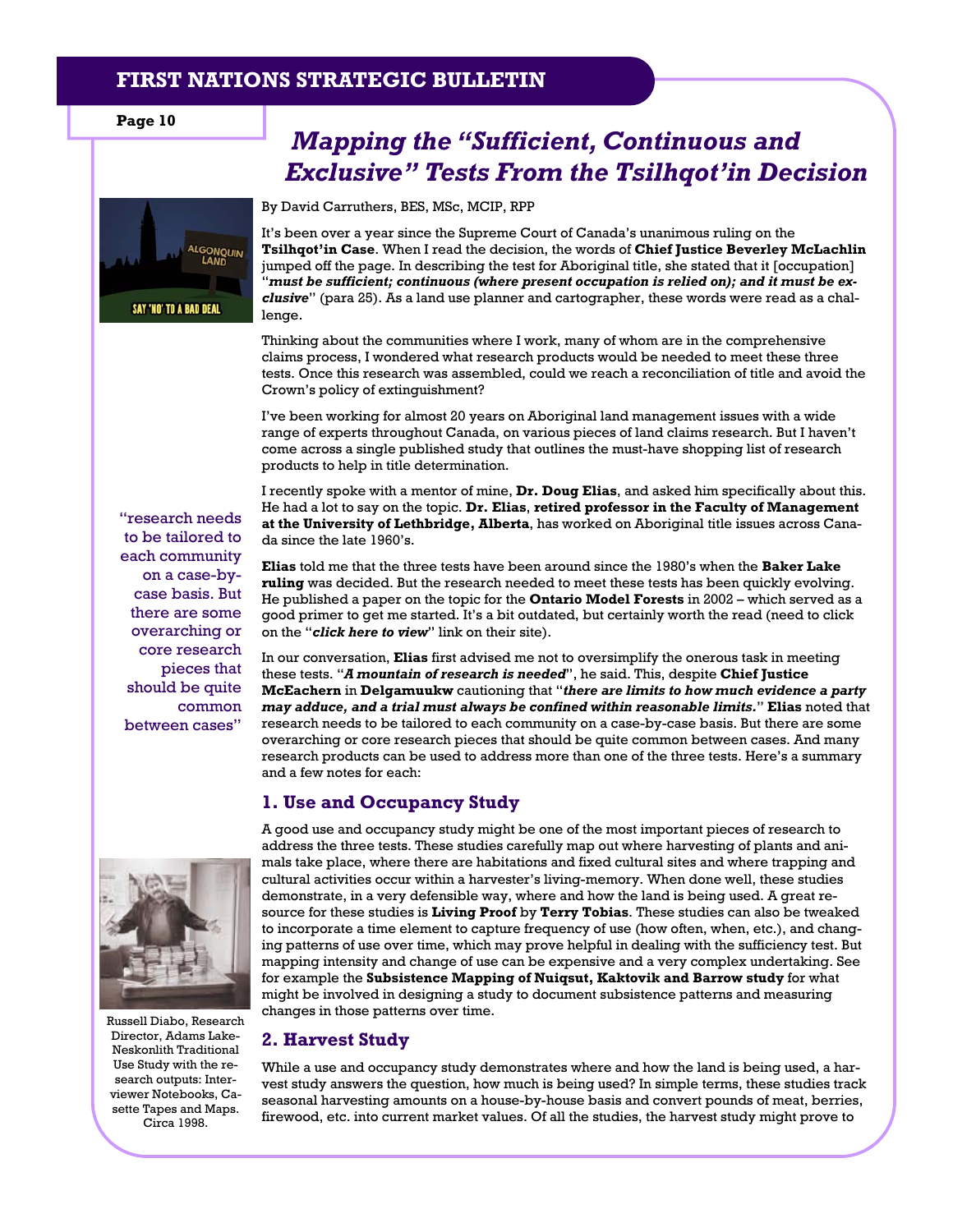**Page 11** 

# **'Mapping Tests' continued from page 10**

be the most time intensive and difficult to complete. I believe, however, that a rapidappraisal technique can be used to approximate harvest amounts, producing enough information to help move forward in dealing with the sufficiency test. Research results can also be used when negotiating impact benefit agreements or when developing mitigation strategies to address the displacement of harvesters.

#### **3. Toponym or Place-Name Study**

Naming places is an act of claiming sovereignty, a key reason why the Crown almost entirely deleted or replaced Aboriginal place names from Canada's topographic maps. **Peter Di Gangi, consultant and Director of Policy and Research with the Algonquin Nation Secretariat** (**ANS**), has documented Quebec's "*Toponymical Imperialism*" between 1911 and 1928 where Quebec's Geographic Names Commission removed "*barbarous*" indigenous place names and replaced them with "*cultured*" French toponyms. I've since worked with the **ANS** to build a tool to help put Algonquin names back on their maps through a site titled, **The Land that Talks**.

But naming places is more than just an act of planting flags. Indigenous place-names can help to document kinship and family connections to the land and reveal a profound understanding of local ecology which is important in all three tests of title.

#### **4. Indigenous Knowledge (IK) or Traditional Ecological Knowledge (TEK) Studies**

This is a tough piece of research. When done well, these studies can help to document sufficiency and continuity of title by demonstrating deep knowledge of place, based on experience, oral history and cultural traditions. **TEK research** is helpful to predict outcomes of change: how, for example, will animal behavior change given a specific change in the environment (mine, oil sands, climate change, etc.). It can also help to document laws or code of ethics in managing resources, all important for the sufficiency determination.

But these studies are difficult to pull off, or pull off well. In a recent conversation with **Terry Tobias, author of Living Proof**, **Terry** noted that very few **TEK studies** published in Canada have documented their methods and that most studies have produced questionable results when it comes down to the reliability or replicability of their findings. **Elias** agrees. He said that, despite just about every land and wildlife program in Canada incorporating traditional knowledge in their policy statements, these organizations have very little to say about best practices in how to do so. "*Platitudes without practice*". You can see this with **Ontario's Moose Management Policy** or **Canada's Species at Risk Act**.

A good recent resource on the subject is a report by **Peter Armitage** and **Stephen Kilburn**, **titled Conduct of Traditional Knowledge Research in the Inuvialuit Settlement Region**. One of the guiding principles from this report in designing a **TEK** or **IK study** is to "*use proper social science research methods, set clear research objectives and restrict research topics so these can be achieved in the time and with the resources available*". Good advice.

#### **5. Documentation of Customary and Traditional Laws**

The courts have asked claimants to make their "*Aboriginal systems of governance*" and laws known. **Elias** notes that there are no real best-practices in this field of study but skilled ethnographers should have no problem in pulling this research together. The outcomes from this research will not only help with the sufficiency determination for title, but can also be used for joint or co-management negotiations governing how lands are managed.

#### **6. Archaeology, written history and ethnography**

This might be the most straight forward research component, but may entail the most amount of work. **Elias** describes this work as a way to summarize all available research into a narrative that demonstrates the extent of a claimant's territory since the time of con-



Algonquins of Barriere Lake Toponymy

"Naming places is an act of claiming sovereignty, a key reason why the Crown almost entirely deleted or replaced Aboriginal place names from Canada's topographic maps"

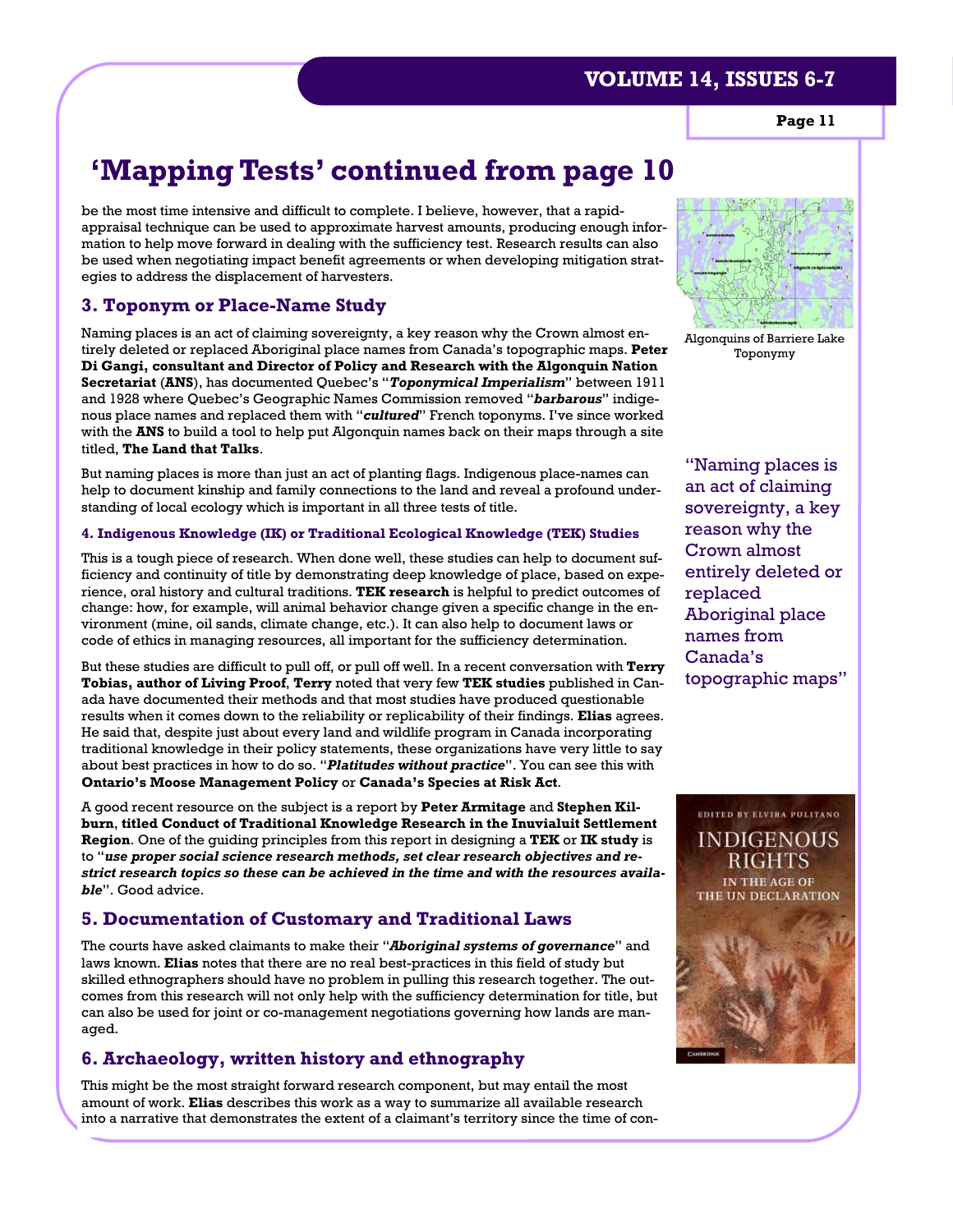# **'Mapping Tests' conclusion from page 11**

tact (and before), the extent of exclusivity and overlap with neighbours, and a record of the claimants' changing social environment. The research also demonstrate that the claimant is an '*organized society*' and that this society is connected to land. Pretty much all three tests of title will rely on the narrative from this research.

#### **7. Genealogy**



Genealogy studies can fall under general ethnographic research, but I've separated it out here because it should be tackled as a stand-alone piece of research. These studies start by asking, "*who are today's members?*" and work backwards from there. This helps to demonstrate the degree to which the community has maintained its continuity of membership over time. This is important for the continuity and sufficiency tests. According to **Peter Di Gangi**, this research is very powerful when connected to the **use and occupancy research** to demonstrate continuity of use.

#### **8. Alienation Study and State of the Territory Report**

I added this to the list based on my own experience in working on land issues. White spaces on maps are often interpreted as "*abandoned*" or "*surrendered*". Once we inventory third party use and cumulative impacts in a territory, however, we get a clearer sense of why harvesters may have gone elsewhere (e.g. mining, forest development, aggregates, oil and gas, Crown dispositions, non-native harvesting and tourism, etc.). These studies are also important in negotiating interim relief while Title is being resolved. And these studies can help in determining compensation for impacts.

**\_\_\_\_\_\_\_\_\_\_\_\_\_\_\_\_\_\_\_\_\_\_\_\_\_\_\_\_\_\_\_\_\_\_\_\_\_\_\_\_\_\_\_\_\_\_\_\_\_\_\_\_\_\_\_\_\_\_\_\_** 

"good research doesn't speak for itself – it needs to find its way into the hands of a strong leadership, skilled negotiators and experienced legal advisors"

From this list we can clearly see that mapping is a central tool to record, package and tell the story of Aboriginal Title. We can also see that whenever a wealth of information is collected, information management standards are needed to organize and safeguard the research products. And of course, good research doesn't speak for itself – it needs to find its way into the hands of a strong leadership, skilled negotiators and experienced legal advisors.

**And what about a budget and timeline to pull all of this research together?** I might go out on a limb here. With some legal time thrown into the mix, I would hazard to guess that it would be around **\$750,000** to **\$1,000,000 and a minimum of three to five years** to pull together, depending on the community and complexity of the case. This could certainly be more if a full harvest study is undertaken, not just a rapid appraisal study. Either way, this is a significant investment, especially when the outcomes for title determination aren't guaranteed.

But if done well, these research products can be used for other applications like helping to inform consultation and accommodation work with the Crown. And for education, cultural rediscovery and outreach. This alone to me is a good return on investment.

**[Reprinted from Planlab Website: http://www.planlab.ca/mapping-the-sufficientcontinuous-and-exclusive-tests/]** 

#### **About PlanLab**

**PlanLab specializes in cultural planning and mapping. We help communities to tell the stories that need to be heard, through good research, strategic analysis, and beautiful maps.** 

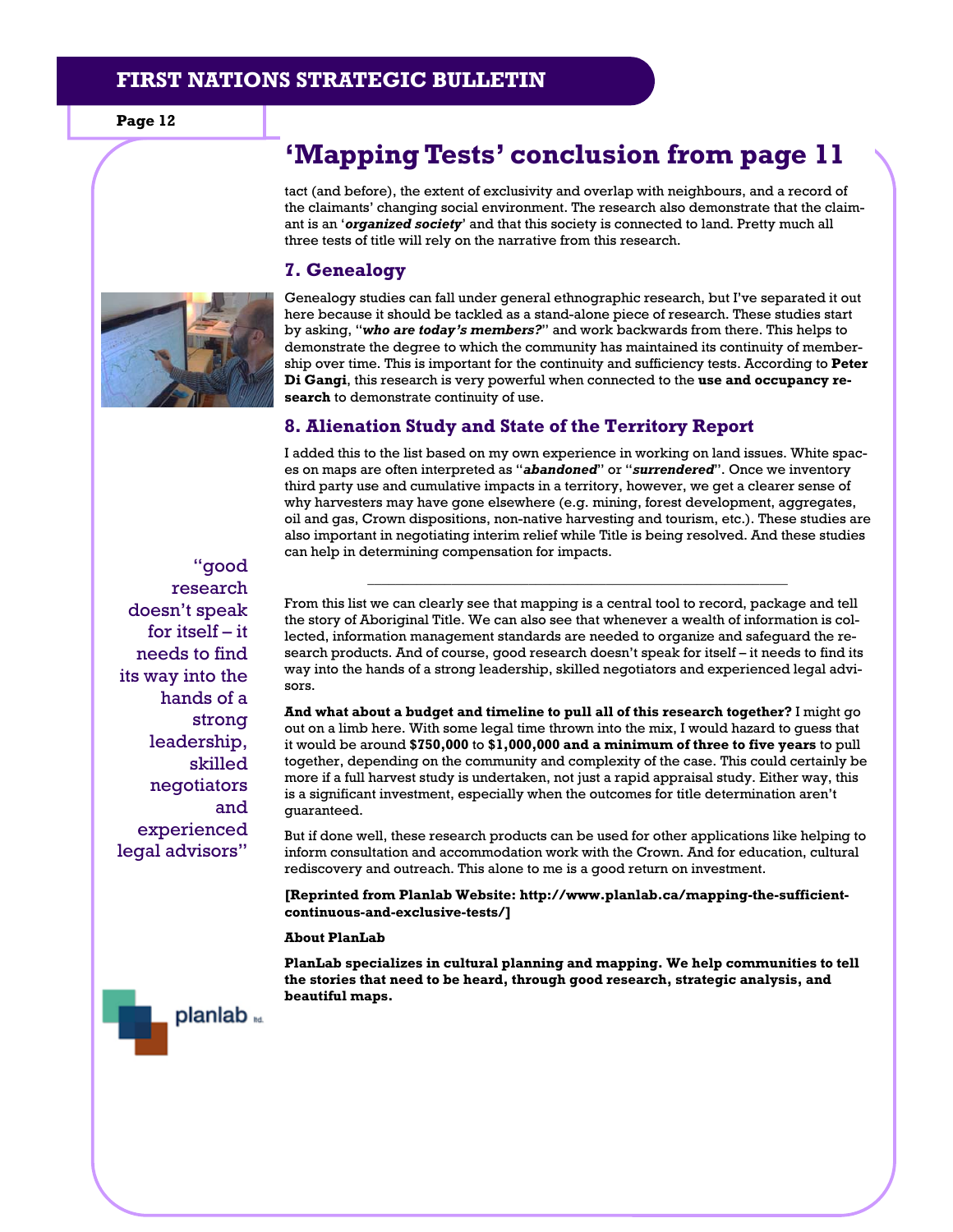# **Trudeau Continues Harper Assault on Human Rights**



spinning Liberal Team that reminds me of the Tennessee Williams character Harvey "*Big Daddy*" Pollitt from Cat on a Hot Tin Roof. Pollitt famously uttered the line:

"*What's that smell in this room? Didn't you notice it, Brick? Didn't you notice a powerful and obnoxious odour of mendacity in this room?... There ain't nothin' more powerful* 

Prime Minister Justin Trudeau. (Photo courtesy of Adam Scotti, PMO)

#### *than the odour of mendacity... You can smell it. It smells like death.*"

Mendacity, for those without instant dictionary access, is a code word for behaviour that is disingenuous, two-faced, deceitful, hypocritical. In other words, a term that more and more Canadians will soon be applying to Mr. Trudeau, whose PR perfume will not be able to cover up the mess he and his team are making in Ottawa much longer.

Case in point is a disingenuous crew who call themselves feminists and tout their gay pride credentials while arming misogyny and homophobic violence in Saudi Arabia, where members of the LGBTQ community face execution by a regime bolstered by \$15 billion in Trudeau-approved weaponry. Or perhaps there's the "*we love the environment and Indigenous folks*" meme, symbolized by sending lots of Canadians to the Paris climate conference while continuing to do their best to support new pipelines and tar sands expansion, and refusing to implement the **UN Declaration on the Rights of Indigenous People** nor to properly meet the most basic of education funding benchmarks for First Nations youth.

The feminist in the **PMO** has also done little to eliminate the crisis of violence against women in the military. Indeed, it is a Trudeau-appointed War Minister who has refused to release details about the postings of a Canadian soldier and serial sexual assault perpetrator who recently pleaded guilty in Petawawa to six counts of sexual assault. That information would have been vital in tracking down other potential victims of **Derrick Gallagher**, a veteran of one tour in Afghanistan.

#### **Useless platitudes**

Like the presidential American cousin with whom an embarrassing bromance has been going on since the election that booted Harper from office, Trudeau has specialized in useless platitudes that, apart from the odd tinkering with the system, has carried on much of Harper's devastating legacy. It's particularly evident in Trudeau's repeated eagerness to whip out his CF-18s and deploy them in eastern Europe and Pacific war games, all the while committing Canadians to a \$30-billion outlay in new warships and warplanes while increasing troop numbers on the ground in Iraq.

And as anyone who works with refugees can tell you, after they got their Syrian photo-op, the Liberals have pretty much resorted to the Harper-era level of meanness and pettiness in denying family reunification, continuing to keep refugees and immigrants in jail, refusing to grant ministerial discretion in cases that cry out for such a simple solution, and slowing sponsorships to a trickle.



"there's the "we love the environment and Indigenous folks" meme, symbolized by sending lots of Canadians to the Paris climate conference while continuing to do their best to support new pipelines and tar sands expansion"



**Page 13**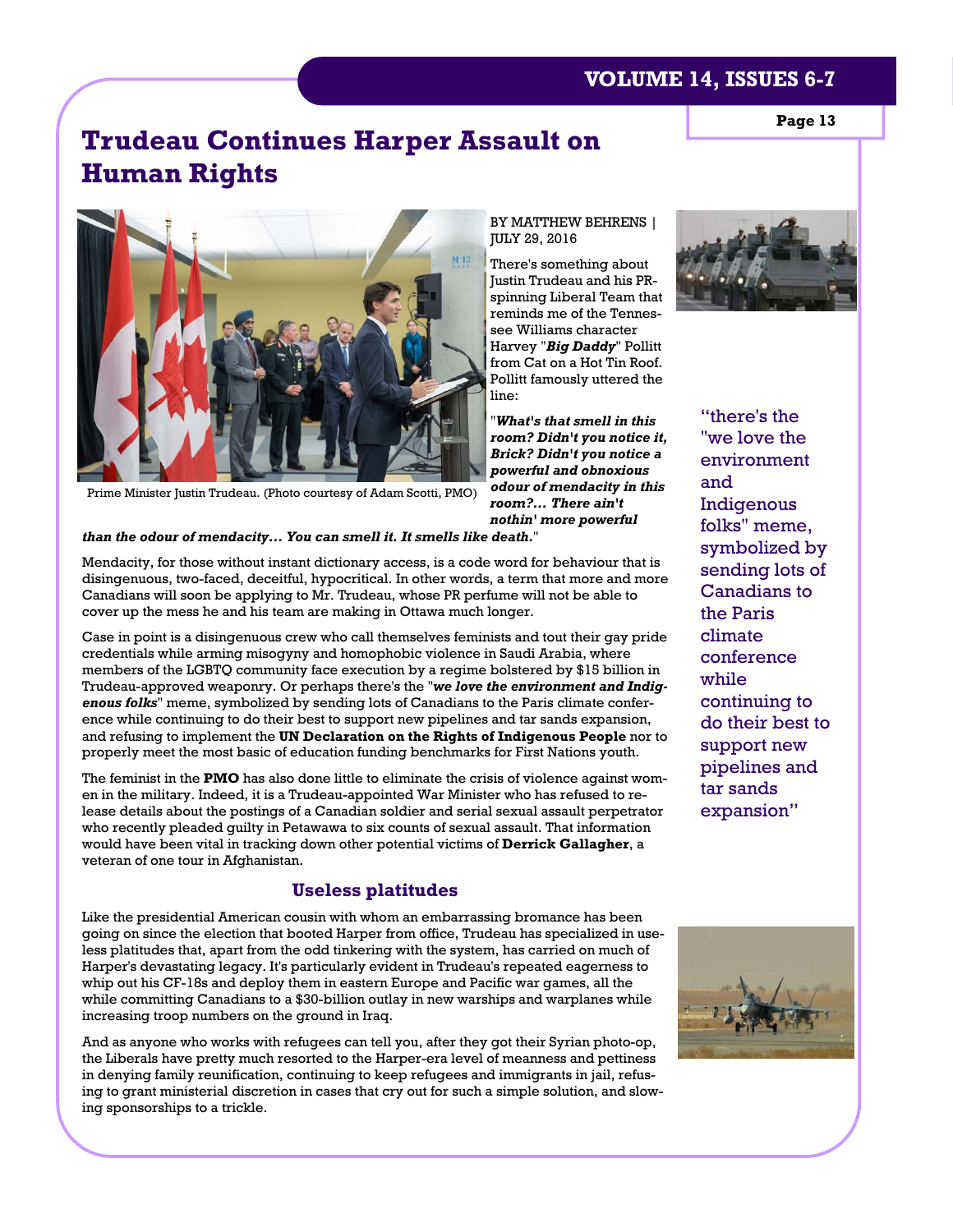

"while Trudeau proclaims himself the King of Multicultural acceptance, his attack dogs in the state security agencies continue to go after targeted communities while enjoying immunity under the provisions of the repressive C-51"

# Page 14 **Trudeau Assault' continued from page 13**

Here at home, Trudeau's **Justice Department** has carried on a legal assault on a number of specific communities. For example, over 400 brave women who are current and former **RCMP officers** filed a class action lawsuit against the systemic misogyny governing the **RCMP** while Harper was still **PM**. Trudeau the "*feminist*" has failed to withdraw Ottawa's opposition to the lawsuit, leaving women suffering from **PTSD** to continue to suffer in a manner documented in the excellent **No One to Tell**, **by former RCMP officer Janet Merlo**.

And while Trudeau proclaims himself the King of Multicultural acceptance, his attack dogs in the state security agencies continue to go after targeted communities while enjoying immunity under the provisions of the repressive **C-51**, which gives them the power to torture, kidnap and indefinitely detain individuals who, for example, refuse to spy on their community or who condemn **CSIS**' abusive practices.

#### **Trudeau's contempt for Muslims**

Nowhere is Trudeau's contempt for certain members of Canada's Muslim community more apparent than in his government's continued insistence on refusing to follow up on its own resolution calling for a just settlement in the cases of three Canadian citizens -- **Abdullah Almalki, Ahmad El Maati and Muayyed Nureddin** -- who were tortured in Syria and Egypt while Liberal **Jean Chrétien** was in power. Two judicial inquiries found the Liberal government of the day -- which includes many of the veteran MPs who are part of Team Trudeau -- complicit in this torture, and yet a dozen years after the men came home, they still have received no apology, no compensation, and certainly no hope that changes have been introduced to prevent happening to others what befell them.

The **2009 Parliamentary resolution** supported by the Liberals called on Ottawa to officially:

> *"[A]pologize to Messrs. Almalki, Abou-Elmaati and Nureddin; allow compensation to be paid to Messrs. Almalki, Abou-Elmaati and Nureddin as reparation for the suffering they endured and the difficulties they encountered; and that the Government of Canada do everything necessary to correct misinformation that may exist in records administered by national security agencies in Canada or abroad with respect to Messrs. Almalki, Abou-Elmaati and Nureddin and members of their families."*

The resolution also called on Canada to issue a:



Ottawa was complicit in the torture abroad of, right to left, Abdullah Almalki, Ahmad Abou Elmaati and Muayyed Nureddin. Their torture in Syria and Egypt was recognized in an official inquiry. (TOM HAN-SON / CP FILE PHOTO)

*"[C]lear ministerial directive against torture and the use of information obtained from torture for all departments and agencies responsible for national security. The ministerial directive must clearly state that the exchange of information with countries is prohibited when there is a credible risk that it could lead, or contribute, to the use of torture."* 

While the **Harper government** famously issued torture directives allowing its state security agencies to engage in complicity in such nefarious and illegal acts, the **Trudeau government** has done nothing to discard them, nor to implement the recommendations they supported in 2009. Trudeau's refusal to repeal **C-51** and its very clear complicity in torture provisions means more cases like this will be bound to occur.

In addition, while the Liberals in 2009 acknowledged that the men were tortured, their position now remains that the men have to once again prove it as part of their ongoing civil suit. Despite two very lengthy judicial inquiries, the Liberals are refusing to accept their findings.

Indeed, as **Andrew Mitrovica** writes in **Ricochet**:

*"[A]s part of discovery process related to the civil suit, Justice Department lawyers again 'cross-examined' at length not only Almalki, but also his wife, two oldest children and his elderly*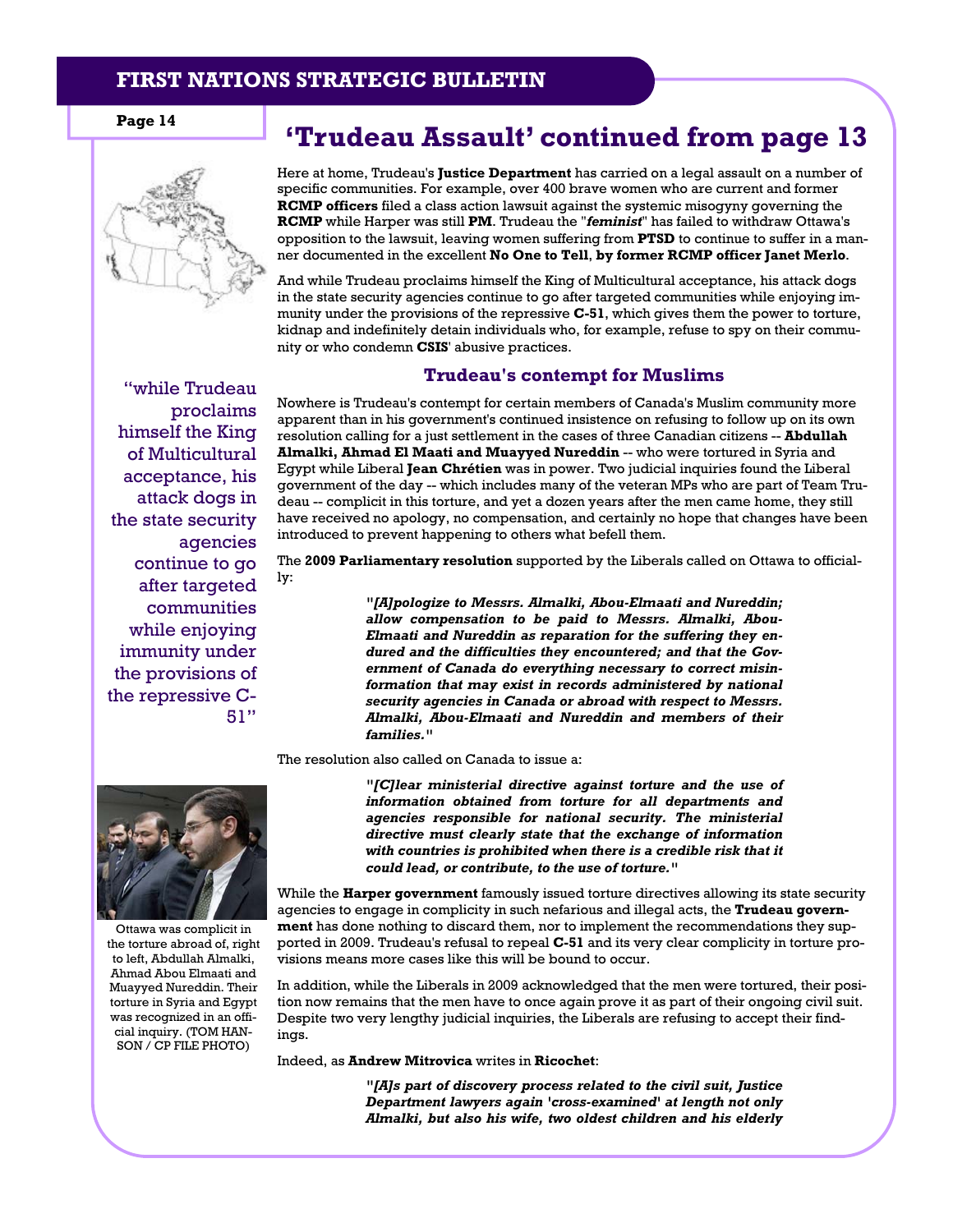# **'Trudeau Assault' continued from page 14**

*mother. Almalki says an RCMP officer -- tied to the now discredited original probe of him -- was present throughout several of the interviews. As well, government lawyers wanted to cross-examine his frail 91-year-old father in person, but agreed, reluctantly and at the last moment, to conduct the questioning in writing. 'My family has been retraumatized,' Almalki said."* 

Such brutally heartless decisions have been made by **Trudeau's Justice Minister, Jody Wilson-Raybould**. Like his father, Trudeau the younger is enamoured of Canada's state security agencies and has no qualms about bowing to their every command. Veteran peace campaigners will no doubt recall how the **RCMP** regularly infiltrated and disrupted peace groups in the early 1980s who were resisting the Trudeau government decision to build and test cruise missiles in Canada. Such dirty tricks were part of what led to the creation of **CSIS** in the first place, and now Justin Trudeau is carrying on the family tradition.

#### **Trudeau fights returnees from torture**

In yet another mendacious act that speaks to Trudeau's contempt for the human rights of returnees from torture, on June 14, the Trudeau government appealed a Federal Court ruling that found disclosure of certain key documents in the torture cases could proceed even in the unlikely event it would reveal **CSIS** "*sources*" from 14 years ago. Claiming national security privilege, Trudeau's lawyers have insisted that **CSIS** should enjoy absolute impunity in whatever it does. This issue arose under the Harper government with the case of secret trial detainee **Mohamed Harkat** of Ottawa (originally imprisoned on secret allegations via the signature of **Liberal MP Wayne Easter**. **Harkat** is now fighting a Trudeau government that seeks to deport him to torture in Algeria). When **Harkat's case** made it to the Supreme Court, the judges ruled **CSIS** did not enjoy absolute class privilege, even in closed, secret sessions with only lawyers and a judge present.

While the Court found that **CSIS sources** did not enjoy informer privilege, they declared there is no "*unlimited ability to interview and cross-examine human sources.*" They fretted that if **CSIS** sources had to testify, even in secret session, this may have a chilling effect on the agency's "*ability to recruit new sources.*" This concern is bizarre, considering ongoing reports from targeted communities indicating that most potential **CSIS** "*sources*" would hardly be reliable since they are coerced into spying in exchange for status in Canada. Indeed, one source in the **Harkat case** appears to have had special inspiration to continue producing "*intelligence*" because he carried on a torrid affair with the **CSIS agent** handling him.

Not happy with that finding, the Harper government introduced **C-44**, the **Protecting Canadians from Terrorists Act** (sic), better known as the Protecting Informers Who Don't Tell the Truth Act. Based on this legislation, the Trudeau government has been arguing against disclosing key documents to **Almalki, El Maati and Nureddin** because it is concerned about the potential for identifying informants from 14 years ago.

The Federal Court originally ruled that the government could not apply **C-44** retroactively in the torture cases, but this was overturned by the Federal Court of Appeal with the full support of the Trudeau regime. The Federal Court of Appeal, using the technical language of the law to justify the unjustifiable, conceded that the new law changes "*the rules of the game to the disadvantage of*" the torture returnees. The judges then say in one of those wonderfully mendacious moments of sheer naiveté or willful blindness that "*it is also important to keep in mind that the legislator is presumed to know the law and how it has been applied.*"

#### **Preferential option for the powerful**

In a preferential option for the powerful, the Trudeau government argued, and the Federal Court of Appeal agreed, that disclosure in these proceedings "*could have a direct impact on the life and security of human sources.*" What they fail to acknowledge is that denial of the truth about why these men were tortured, and holding spies accountable, also speaks to the most basic human rights that have been violated in the returnees' cases.

While this case drags on, another recent state security case that received little attention allows the **RCMP** and **CSIS** to carry on their usual abuse of human rights in vulnerable communities. Again, the Trudeau government chose to fight this on the wrong side. In this instance, seven months after the Parliament Hill shooting, a person in Ottawa had their home invaded and materials seized by the **RCMP**, which carried with it a warrant allowing it to seize "*any document, data and/or Internet search history related to Islam.*" Other search terms looked for included the Government of Canada, "*combat politics,*" and the **Canadian Armed Forces**. All legal searches, for those wondering...

The individual whose house was raided was not charged, nor informed of why possession of any document related to Islam could be connected to a crime. Among the items seized by the **RCMP** were recordings of recitations of the Holy